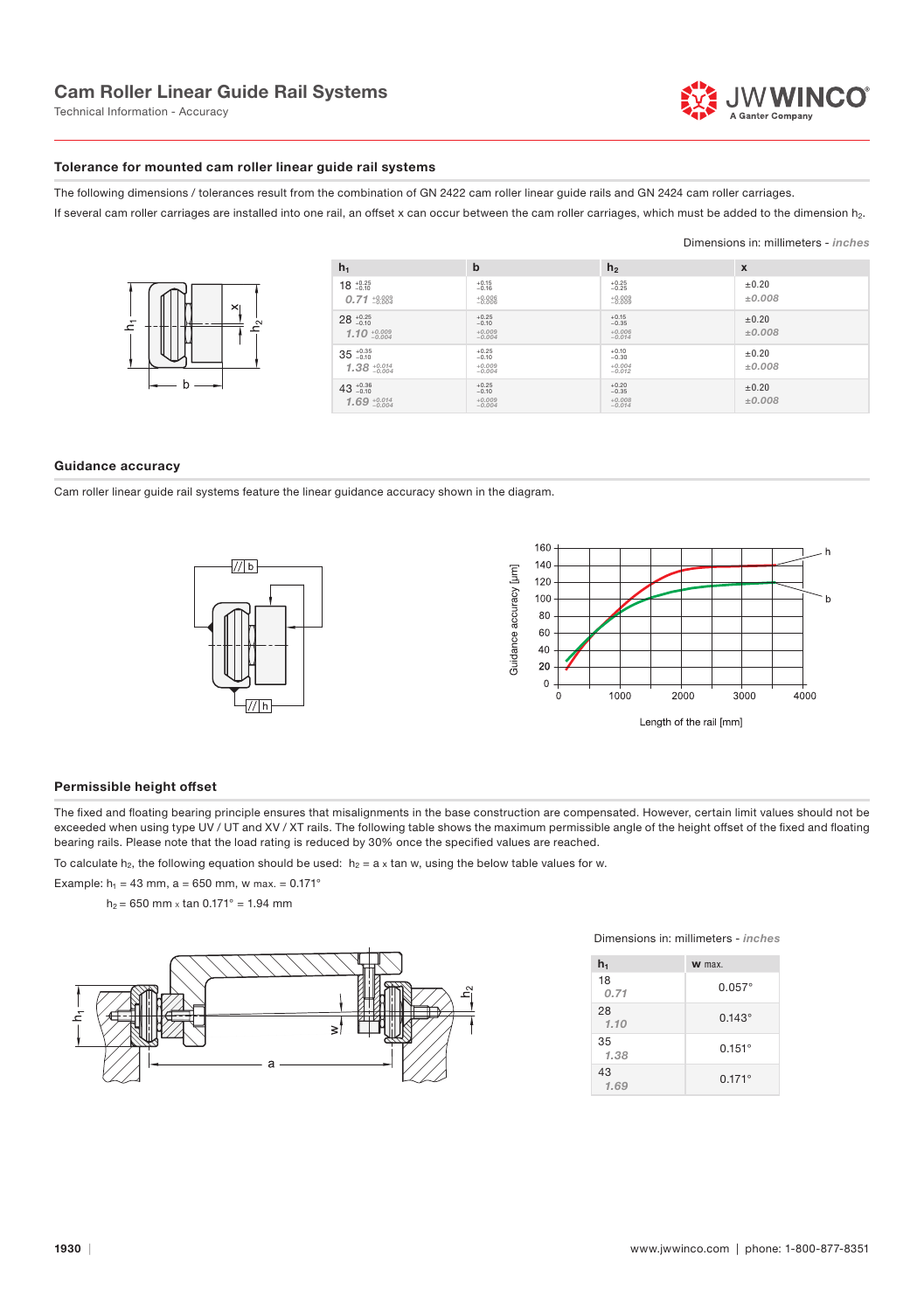# Cam Roller Linear Guide Rail Systems

Technical Information - Assembly



Dimensions in: millimeters - inches

Dimensions in: millimeters - inches

### Permissible lateral offset

It is possible to compensate for angular errors and the offset of the mounting surface with the help of fixed and floating bearing rails. The permissible offset of cam rollers and cam roller carriages in the type UT / UV rails is given by the values for x and z. The reference is the nominal middle of the raceway  $b_m$ . A parallelism or angular error can thus be compensated for across the whole length of the rail, which corresponds to an offset from the sum of the values

for x and z.

| $\nu_{\rm m}$ | $h_1$ | $b_m$ | $\boldsymbol{\mathsf{x}}$ |      |
|---------------|-------|-------|---------------------------|------|
|               | 18    | 6.3   | 1.1                       | 0.3  |
|               | 0.71  | 0.25  | 0.04                      | 0.01 |
|               | 28    | 8.6   | 1.3                       | 0.7  |
|               | 1.10  | 0.34  | 0.05                      | 0.03 |
|               | 35    | 10.5  | 2.7                       | 1.3  |
|               | 1.38  | 0.41  | 0.11                      | 0.05 |
| <u>Χ.</u>     | 43    | 14.5  | 2.5                       | 1.5  |
|               | 1.69  | 0.57  | 0.10                      | 0.06 |

### Support widths

To guarantee the proper running motion, outside connecting dimensions must be observed during the assembly of cam roller linear guide rail systems. Suitable components include supports at the rail and at the cam roller carriage, which should not be smaller than the widths a or b. In addition, forces acting from the outside can thus be transferred reliably from the cam roller linear guide rail system without submitting the mounting screws to shear stress.

| $\rightarrow$ $\circ$<br>Support |       |      | Dimensions in: millimeters - inches |  |
|----------------------------------|-------|------|-------------------------------------|--|
| cam roller carriage              | $h_1$ | a    | $\mathbf b$                         |  |
|                                  | 18    | 5    |                                     |  |
|                                  | 0.71  | 0.20 | 0.16                                |  |
|                                  | 28    | 8    |                                     |  |
|                                  | 1.10  | 0.31 | 0.16                                |  |
|                                  | 35    | 11   | 5                                   |  |
| Support                          | 1.38  | 0.43 | 0.20                                |  |
| rail                             | 43    | 14   | 5                                   |  |
|                                  | 1.69  | 0.55 | 0.20                                |  |

### Tightening torques

When positioning the type UT and XT rails with cylindrical countersunk holes, make sure that the mounting holes of the mounting surface are tapped deep enough.

The specified tightening torque of the flat head screws must be maintained.

# Flat head screw (special type)

| $h_1$      | <b>Screw</b> | A/F<br><b>Drive</b> | <b>Tightening torque</b><br>in Nm |
|------------|--------------|---------------------|-----------------------------------|
| 18<br>0.71 | M 4 x 8      | T <sub>20</sub>     | 3                                 |
| 28<br>1.10 | M 5 x 10     | T <sub>25</sub>     | 9                                 |
| 35<br>1.38 | M 6 x 12     | T30                 | 14                                |
| 43<br>1.69 | M 8 x 16     | T40                 | 24                                |

 $\overline{31}$ 

 $3.2$ 

 $3.3$ 

 $3\overline{4}$ 

 $3.5$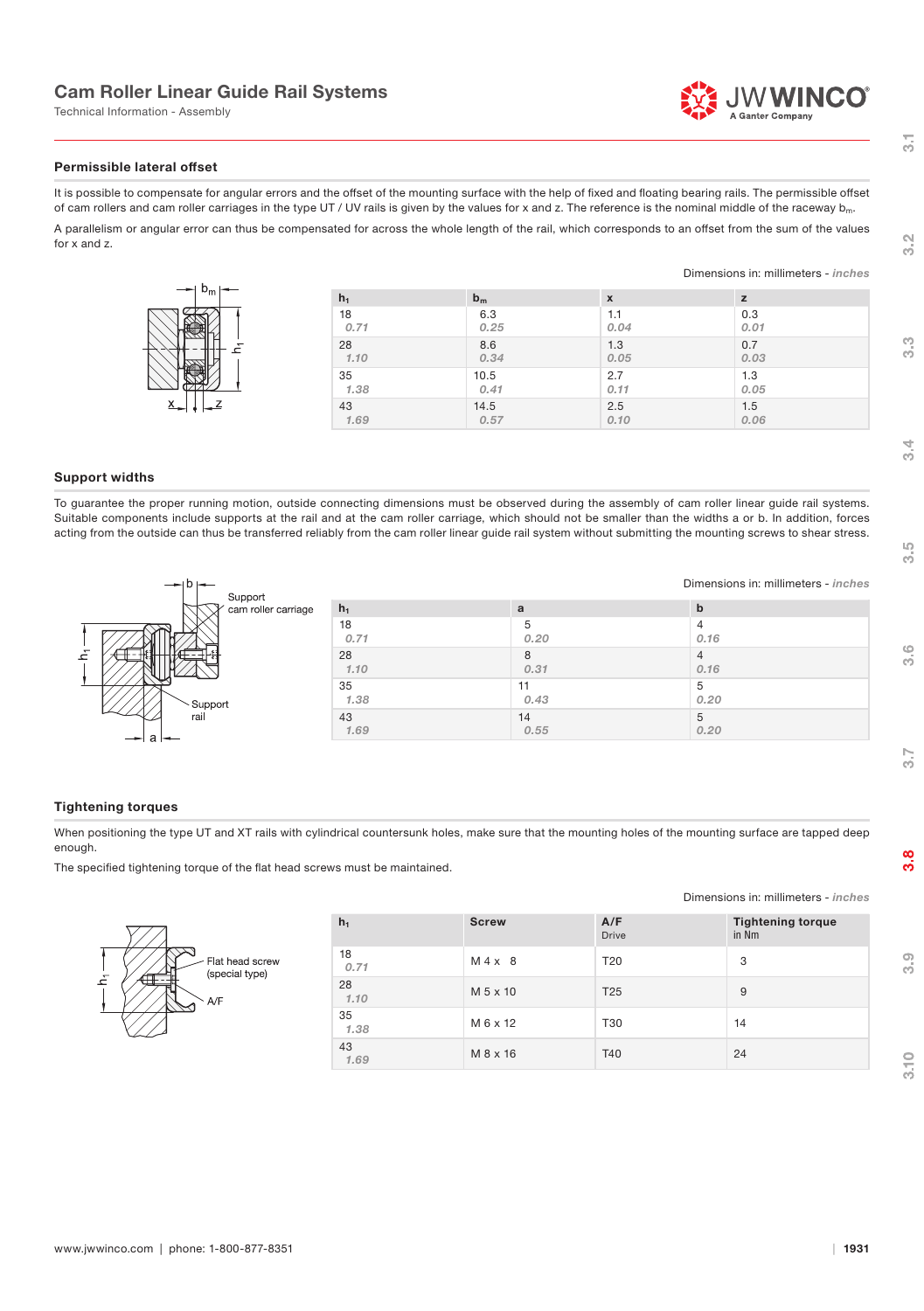# Cam Roller Linear Guide Rail Systems

Technical Information - Load Rating



### Traversal speed

Depending on the application and installation length, the maximum traversal speed of cam roller linear quide rail systems is 7 m/s.

### Lubrication

Once the cam roller carriage has been placed in the rail, it is recommended to slightly grease the raceway surfaces of the rail with a high-performance lubricant for linear guide rail systems, such as Klüberplex BE 31-222, using a brush.

The lubricant film should be checked at regular intervals for any dirt or pollution, e.g. by chips.

If the lubricant is visibly soiled or discolored, use a clean rag to clean the rail and the rollers and apply new lubricant.

Applying new lubricant is normally necessary once a year or after 100 km of running distance.

### Operating temperatures

The components of the cam roller linear guide rail systems are suitable for use in a temperature range of -22 °F to +266 °F (-30 °C to +130 °C).

### Load rating

The available installation space, the desired mounting method and the load to be carried are the determining factors when selecting the suitable cam roller linear guide rail system. The values listed below can be used as a guidance in selecting a suitable cam roller carriage or cam rollers.

The load rating details are non-binding guide values given without liability and do not constitute a guarantee of quality. The user must determine in each individual case whether a product is suitable for the intended application. Environmental factors and aging may affect the stated values.

| Part number  | Load ratings in main load direction |                          | Permissible load torques |                          |                          |
|--------------|-------------------------------------|--------------------------|--------------------------|--------------------------|--------------------------|
|              | $C_{O_{rad}}$                       | $C_{O_{\text{ax}}}$      | $M_{x}$                  | $M_{v}$                  | M <sub>z</sub>           |
| GN 2424 -18- | 825 N<br>185 lbf                    | 260 N<br>58 lbf          | 1.6 Nm                   | 8.3 Nm                   | 4.8 Nm                   |
| $-28$ -      | 2210 N<br>497 lbf                   | 650 N<br>146 lbf         | 6.4 Nm                   | 28 Nm                    | 16.4 Nm                  |
| $-35-$       | 3550 N<br>798 lbf                   | 1070 N<br>241 lbf        | 13.2 Nm                  | 63 Nm                    | 34.1 Nm                  |
| $-43-$       | 5520 N<br>1241 lbf                  | 1580 N<br>355 lbf        | 23.7 Nm                  | 104.7 Nm                 | 60.1 Nm                  |
| GN 2426 -18- | 410 N<br>$92$ lbf                   | $\overline{\phantom{a}}$ | $\overline{\phantom{a}}$ | $\overline{\phantom{a}}$ | $\overline{\phantom{0}}$ |
| $-28-$       | 1100 N<br>247 lbf                   | $\overline{\phantom{a}}$ | $\overline{\phantom{a}}$ | $\overline{\phantom{a}}$ | $\overline{\phantom{0}}$ |
| $-35-$       | 1760 N<br>396 lbf                   | $\qquad \qquad$          | $\overline{\phantom{a}}$ | $\overline{\phantom{a}}$ | $\overline{\phantom{a}}$ |
| $-43-$       | 2700 N<br>607 lbf                   | $\overline{\phantom{a}}$ | $\overline{\phantom{a}}$ | $\overline{a}$           |                          |